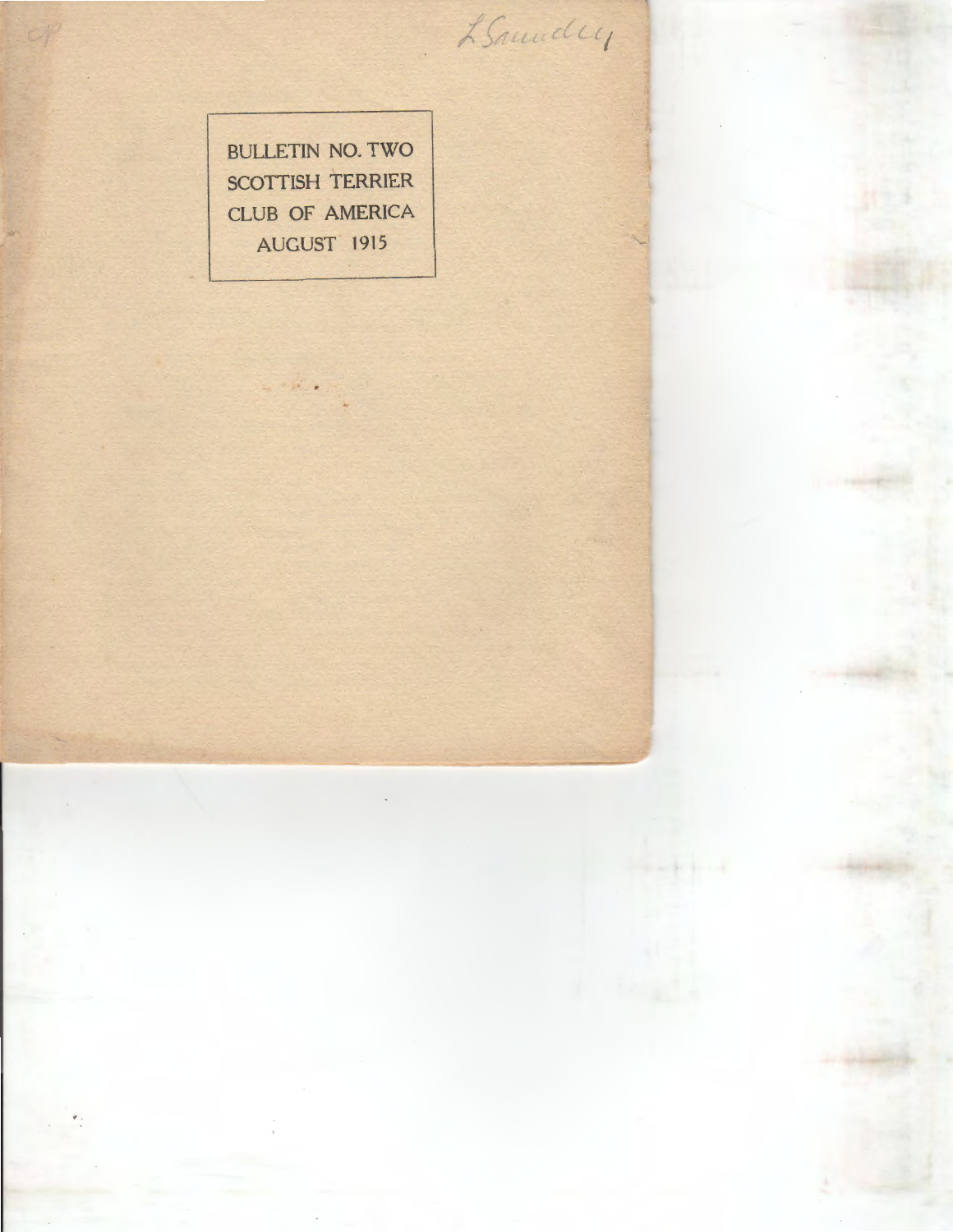## **THE SPECIALTY SHOW**

This, the most ambitious venture of the Club hitherto, was adjudged a great success. Mr. Henry Fleitmann, the judge chosen by the Club, has been good enough to write for The Bulletin an account of the day's doings, and little need be added. But the Club desires to express in public its deep indebtedness to the Committee who made the show and made it a success: Messrs. Lloyd, Little, Price and in particular Messrs. Sedgwick and Stern. Mr. Sedgwick was Chairman; on him fell the ultimate burdens and to him should come our ultimate thanks. But Mr. Stern also gave untiringly of labor and time, and a generous contribution from him of \$50.00 towards the expenses of the show, was what enabled us to "break even" without using quite all of our February appropriation.

Since the show, reports come in from all sides to the Secretary that the demand for first class puppies is greater than the supply. There is no room for doubt that the Club was helped by its venture in just the best way  $-$  in encouragement to the American breeder of good Scotties.

Mr. Fleitmann's letter follows:

August 3rd, 1915.

 $Mv$  dear Mrs. Saunders:  $-$ 

I am very glad of the opportunity to add a slight contribution to your Bulletin by giving my views of the Specialty Show, and thank you for inviting my literary efforts.

There is absolutely no doubt in my mind that the show as regards the quality of the entries was most gratifying; unfortunately the day was very uncomfortable for the exhibitors, the cold wind blowing a gale through the very much exposed Italian Gardens of the Hotel Biltmore, where the show was held. Naturally under these circumstances the attendance was small, but the dyed in the wool enthusiasts were all present, and most conclusively proved that there is certainly no waning of interest in our breed, the best of all the terriers I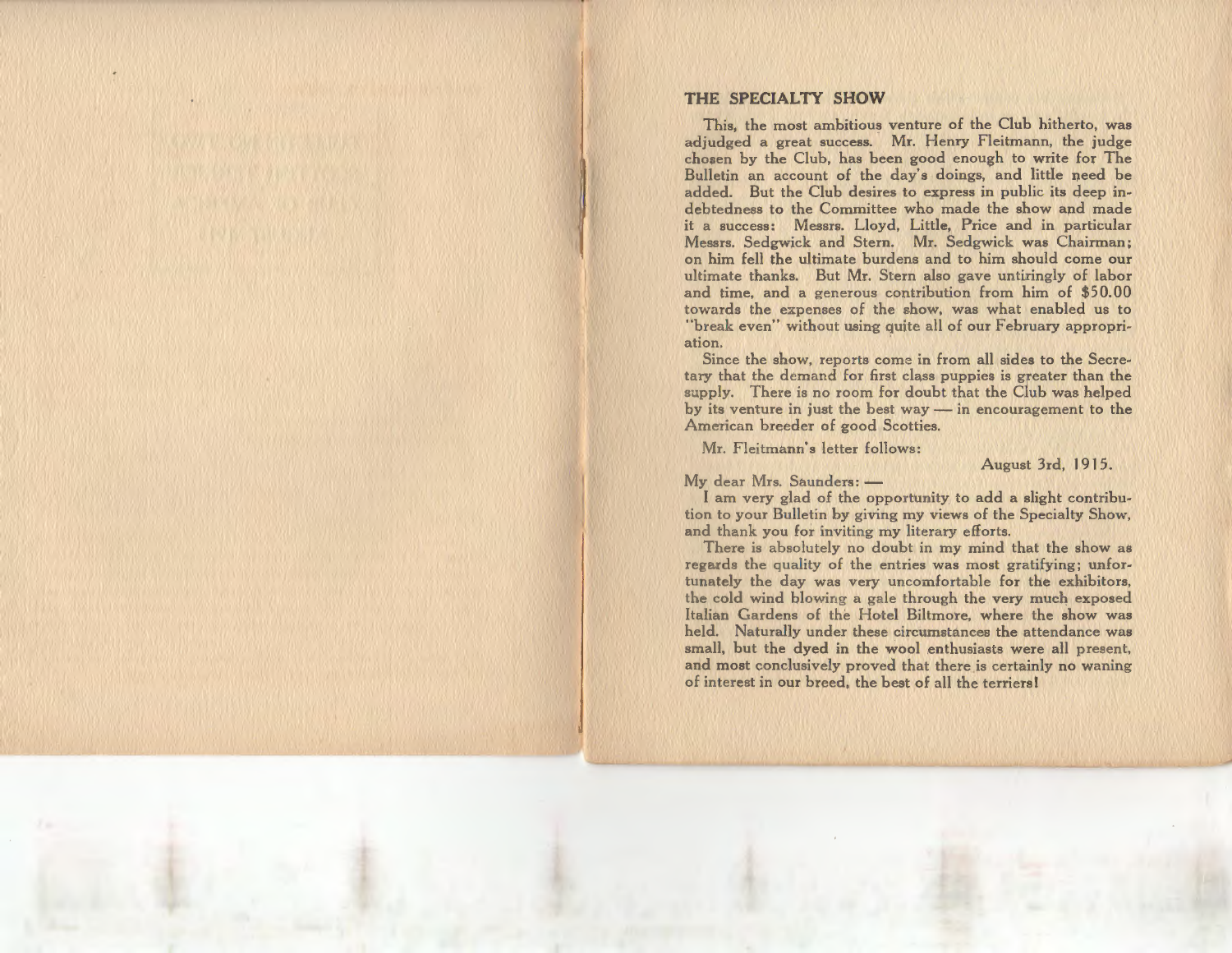cannot but compare this show with the one we held on Mr. Lauder's estate in Greenwich, Conn., on May 28th, 1910. just five years ago. On this occasion the show was held in conjunction with the West Highland and Welsh Terrier Clubs and was voted a great success. The dogs were judged by Mr. James Mortimer, who placed that fine old dog, Ch. Walescott Invader, at the top and the late William Dulles' Ems Chevalier second. In bitches Mr. Lloyd again scored, taking both top honors with Walescott Rebecca and Walescott Sally, respectively. At that show there were sixty-one Scotties entered as against seventy -five this year. I was Chairman of the bench Show Committee in 1910 and well remember what heroic efforts we made to gather together those sixty-one, so was naturally tremendously pleased to find that our former record had been beaten by so great a margin without any loss of quality; in fact I think the general average was far better at our last show, this being particularly noticeable in the American bred classes. So much for my comparison. After this fine showing of improvement I trust we shan't have to wait five years for the next show!

The puppy dog class stands out by itself. I really consider it remarkable, and offer my heartiest congratulations to Mr. Lloyd for breeding four such good ones as Walescott Maister W ullie, W. Sporting Chance, W. Daredevil's Double and W. Wee Laddie, which were placed in the order named. Maister Wullie is a wonderful specimen and I am glad to see has gone to the top every time shown since the Specialty Show. At that time, though I could scarcely fault him, I did think him a trifle immature to be placed over Braw Laddie and Prime Minister.

The American breds brought out Newcastle Prime Minister, now five years old but in beautiful condition and a very typical dog. It was a hard task to decide between this one and Maister Wullie, but as I have mentioned, Prime Minister seemed to me more finished.

In the limit class seventeen dogs entered the ring, certainly as fine a lot as I have ever seen. Here a little dog, Hillcote

Shanty, came very near wresting the honors from Prime Minister, but the latter scored in front and general character and I again gave him the blue.

Open dogs brought out Ch. Clonmel Braw Laddie, whom I had not seen for a number of years. Age has certainly improved this dog, and if he were a trifle shorter on the leg he would come very near to being perfect. He won from Earlybird I roubadour, a dog hard to get away from, but on that day very poor in coat and badly put down. Hillcote Shanty here went to third. Braw Laddie received winners with Newcastle Prime Minister reserve.

Bitches were not up to the standard of the dogs by any means, and none can claim particular distinction till we reach the limit class, where Walescott Ruminantly Rivit made her appearance. This is a beautiful bitch full of character and one hard to fault. Second went to Earlybird's Clonmel Comely, a very fine specimen but very unwilling to show ; with a little more spirit so that one could really see her qualities, I am sure she should go very much higher. Third, Closeburn Jean, a fair sort who also won the American bred. She is a trifle high and might be better in front.

In open bitches Ruminantly Rivit won again with Champion Walescott Shady Lady second; there is little to choose between these two. The latter is the dam of the puppy dogs which won the brood bitch prize. She should certainly be a proud mother! Here Clonmel Comely went to third. Winners bitches were as placed in this class.

Mr. Walter Stern showed a very level team and brace and easily scored in both of these classes.

The show was certainly a great success and I can only say I was tremendously flattered to be asked to judge it. I also take his opportunity to thank the Club for its great generosity in presenting me with the handsome gift I received for rendering my humble services.

> Very sincerely, HENRY I. FLEITMANN.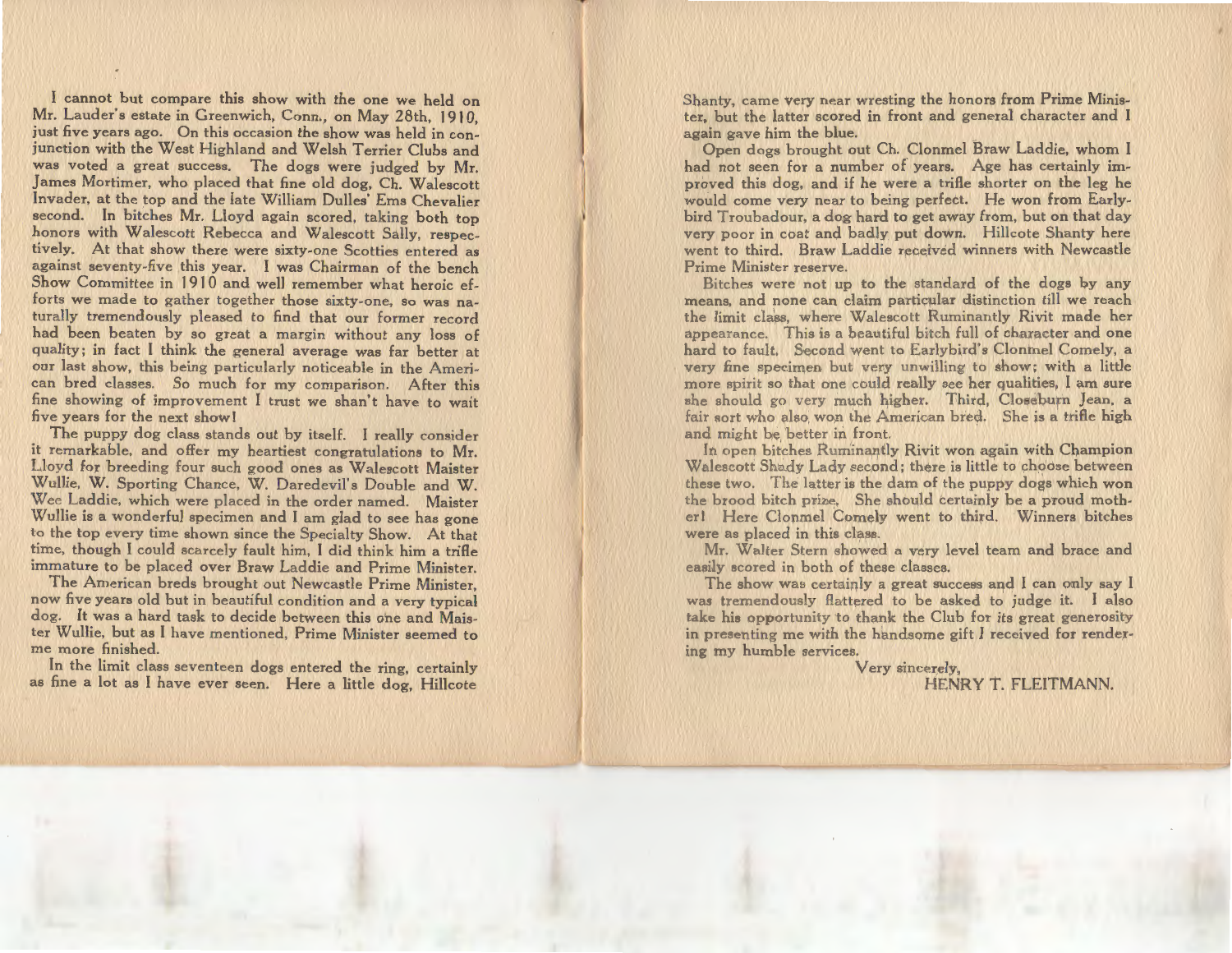# **FROM SCOTLAND**

 We are indebted to the Scottish Terrier Club of Scotland for three spoons to be offered in competition to our members. Arriving too late for the Specialty Show, they are to be offered at Boston this autumn, under Miss Brigham, for the best ican bred, best bred by exhibitor, and best puppy bred by hibitor. It is our pleasure to send to the Scotch Club in acknowledgment of their courtesy, three of the Club's silver medals to be offered as they deem best.



## **POPULARITY**

Mr. Stead's note in the present Bulletin is but one of many telling of more orders than can be filled just now. Curiously enough the English "Our Dogs" remarks the same thing; that "war or no war, the Diehard is enjoying a market at the moment equal to any in the previous history of the breed." Mr. Cowley, for instance, reports that he has sold more Scotties since last August than he usually does in two ordinary years, and that not for a decade has there been such a demand for the breed.

*:to :to* 

## **SCOTTIE LOVERS AND THE WAR**

This report is the more remarkable because the shows on the other side are suffering so severely on account of the war. The Scottish Kennel Club, for instance, "owing to the large number of members and exhibitors who had answered their country's call," have decided to abandon their annual Open Championship Show, and to levy no membership fees for the current year. This decision leaves Scotland, "for the first time within the memory of the average dog fancier," minus a championship show for the year.

And sadder news comes. The great Scotch breeder, Mr. John Campbell of North Berwick, has lost his son of wounds received at the front. Mr. Campbell is known to all of us through his Ornsay Scotties, and to some of us personally as well. We learn with great sorrow of his bereavement.

*:{. :to* 

#### **FROM OUR MEMBERS**

Miss Baylis, Strathspey Kennels, has bought from Mr. Irvine two puppies, S. Bit Lassock and S. Sandall, by her Ornsay Knight ex Hatton Topsey. The little Lassock has since died of pneumonia. Sandall "looks to be a winner."

'f. *:to* 

Miss Brigham's Grafton Kennels, North Grafton, Mass., have as usual good sales to report: I wo dog pups to Mrs. Stewart and dog pups to Miss Fairbanks, Miss Sturgis and Mrs. Forbes; bitch puppies to Mrs. Wild and Mr. C. A. Merriman, Jr. The following matings have taken place: Grafton the Twinkle and Strathspey Sonsy to G. the Farmer; G. the Bee to G. the Woodpecker; G. the Soot and G. the Sparrow to Meadow Lad. Miss Brigham adds as her comment on Miss Hager's note below: "I have received as a gift from Miss Hager, Dundreggan Dumfries, best Scot in show San Francisco, and a beautiful brood bitch by Ch. Tickle em Jock ex Cil. Baughfell Flirt." Certainly this is a notable move from West to East.

Miss Fanny Brooks, Readville, Mass., we are delighted to learn, is recovering from her accident which laid her in bed "for the first time for eighteen years." She reports a litter, now three months old, of seven dog pups ex her bitch Bingie by Miss Merriam's Jamie by Wheatland Boy. This rivals the litter of seven dogs reported in the last Bulletin ex Miss Wilson's Bluebell by Claymore Commander. Can any member beat it?

 $\frac{4}{3}$   $\frac{4}{3}$ 

Miss Crawford of Evanston, Ill., has a nice new bitch, Ruminantly Rhyme. Still better, she sends word of "two big litters," one ex Bapton Wishful by Barlae Defiance; the other ex Carntoi by Ch. Keppoch Dugald. We were all delighted that Miss Crawford made a win with one of her own American

*:to :to*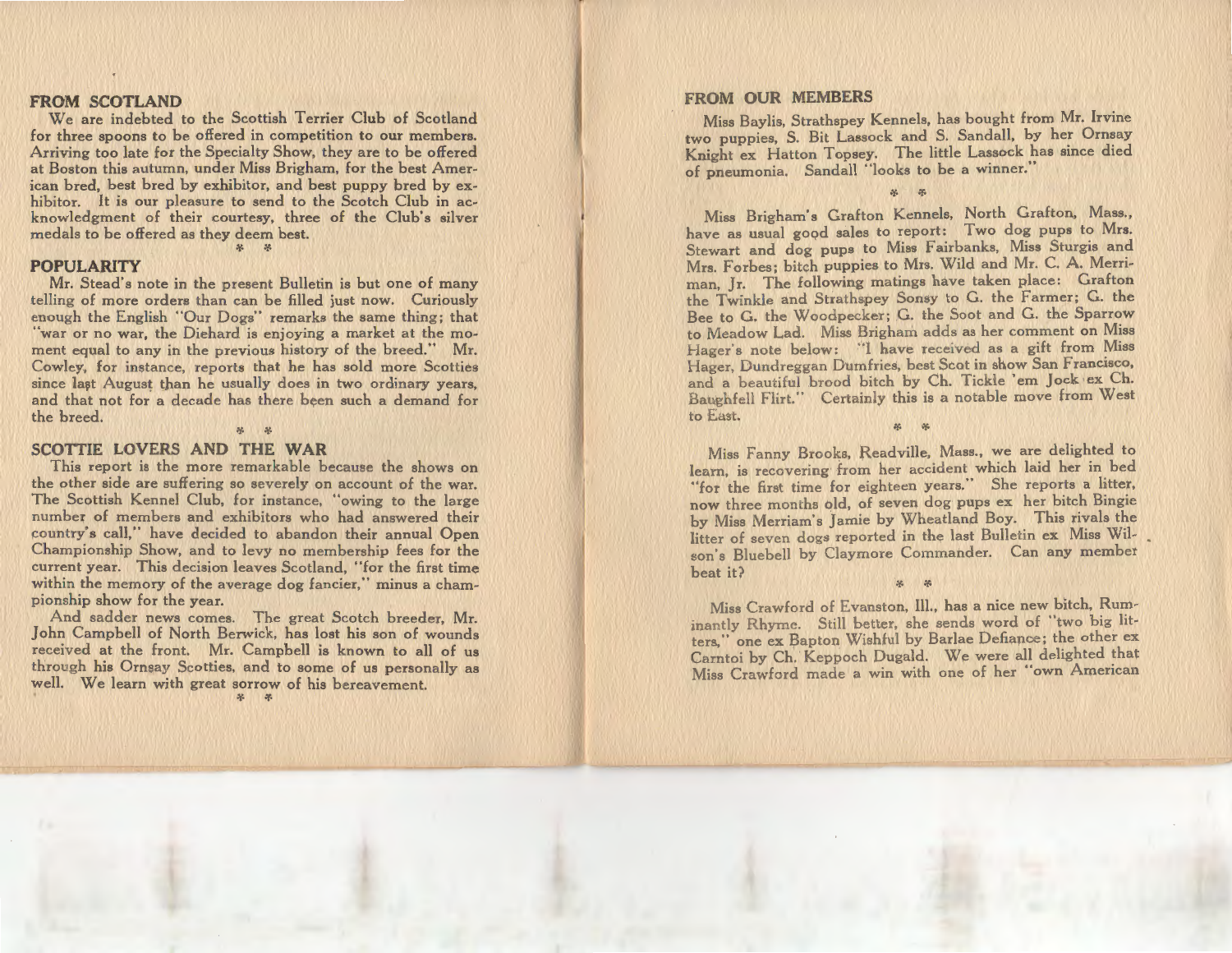breds, her first" at the Specialty. May these new litters have the same good fortune.

Dr. Ewing (Nosegay Kennels, Kirkwdod, Mo.) has had his share of ill fortune of late, losing his well-known bitch Alborne Unco last month. It is good to learn therefore of his unusual success in importing three bitches in whelp in July from Mr. Walter Flett of Bannockburn fame. Two of these are for himself, - Ole Mizzoo, in whelp to B. Wallace, and B. Rosie, in whelp to Fairhaven Fusilier. Fusilier, the present great winning son of Bapton Norman, at only fifteen months, has just won his full championship in England, and Nosegay will have his first pups in America. "I am delighted with Rosie," writes Dr. Ewing. "She won't go to the backyard to eat if I am in front, and 'laughs' when she sees me come; you can throw dice on her back." He reports himself as more than satisfied with his dealings with Mr. Flett. Mr. Flett was one of the founders of the Scottish Terrier Club in England, and others of us who have had relations with him, remember him with like cordiality. *:{. :{.* 

Messrs. Gillis & Stern, Hillcote Kennels, Pittsford, N. Y., may well be proud of the record their young imported Shanty is making for himself as sire. Mr. Buell of Rochester writes of a litter of five by him, "all very short and cobby and showing extreme quality;" and the Hillcote Kennels bitch, Newcastle Dare, has whelped nine to him. six dogs and three bitches, now four weeks old and all doing well. York Avondale Altcar, Mrs. Offerman's winning bitch at Mineola, has just been bred to him. · :{. :{.

Miss Alice Hager (Burlingame, Cal.,) has sent to Miss Brigham two Scotties, the first to go East from California, Dundreggan Drusilla and Dumfries. Dumfries is by Ch. Bruntsfield

Battler ex Mr. Albright's Ch. Baughfell Flirt. As might have been expected from this parentage, he took Reserve Winners at Westchester November last. Battler and twelve puppies died by ptomaine poisoning from a bad can of condensed milk. There is a growing demand, Miss Hager reports, for Scotties in California, where they are slowly beginning to push the Airedale as pets. "Ch. Tickle 'em Jock is still alive, aged eight, and the best old pal in the world." The Club sends special thanks for this message across the continent.

i

Dr. Harvey of Exeter Kennels, Exeter, R. 1., sends word of the pluck of his bitch, Champion Scotch Rose, in helping save the life of the wife of his kennelman. "A large buck deer, infuriated by being approached while in company with his mate, had risen on his hind legs and had made several attacks upon her, attempting to strike her down with his forelegs. She called Rose, who rushed at him and stood her ground till her mistress had reached safety." This is pretty good evidence that the highest "show qualities" do not mean a fool dog. A Scottie may be a champion and a hero, too, and we congratulate Mr. Harvey on having such a one.

 $x^2$ 

Miss Frances Hoppen, Cornwall-on-Hudson, N. Y., announces an excellent litter of five in July, ex her Tickle 'em Jock bitch, Laurel, by Mr. Irvine's Dominie. She offers for sale a daughter of Ornsay Flurry by Grafton the Farmer, black, ten months old, over distemper, healthy, house trained and of a particularly nice disposition. Her mistress is "keen to sell this little person for a pet." We hope she may find a home with one of the Club.

:{. *:{.* 

Miss Amy Hutton, one of our new members, passes on a piece of information which may be of interest to Scottie own-

:{. :{.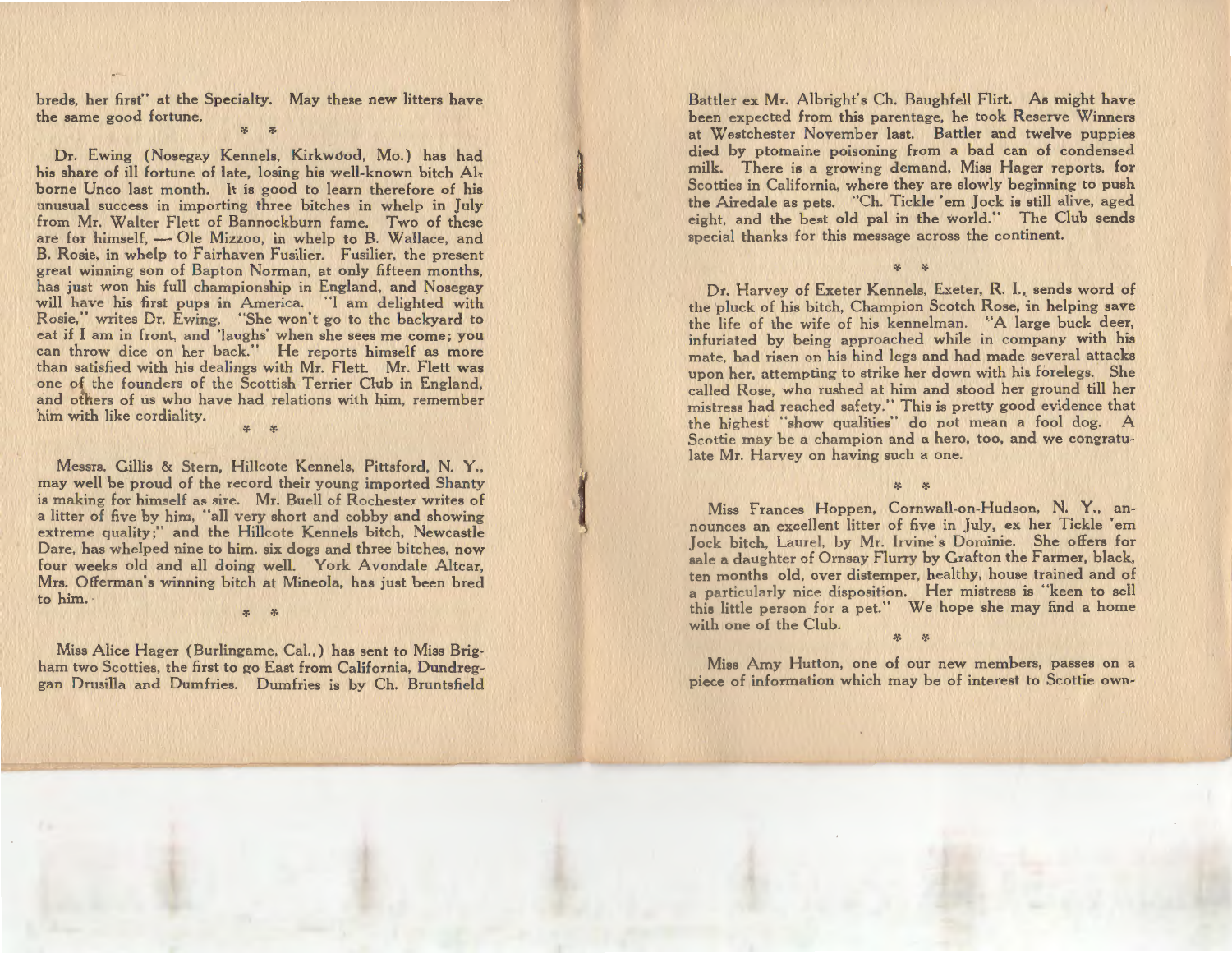ers. It came from one of the backwoods neighbors of her Massachusetts farm, who, seeing her Scottie {a son of Walescott Invader!), confided: "They do say there's a strong strain <sup>o</sup>' skunk in them dogs."

 $x^2 - x^2$ 

Mr. Robert Irvine, Hempstead, L. I., sends word of the sale of his imported Scotties, Ornsay Beryl, Dileas and Sycamore Ruffian. Ornsay Knight, whose sale to Miss Baylis he has already reported, is proving a great stock-getter. Ruffian has left ten pups behind him, and the Dare Devil dog, Dominie, sired fourteen the first week in June. Mr. Irvine has bought another young dog of great promise.

 $\frac{1}{2}$ 

Mr. C. C. Little, Newcastle Kennels, Brookline, Mass., reports that Miss Wilson's Tam o' Shanter Bluebell and his own Lady Ellen have just been mated to Claymore Commander, and that Closeburn Jean has whelped seven pups by him. Other fine dog pups on hand look like coming show dogs, especially one by Heworthdeen. The Kennels are undergoing some alterations and breeding is to be cut down for a few months, but "will start up again in time for spring pups." Meanwhile they offer for sale Newcastle Scotch Bon, first American bred, Boston, 1914, Mineola, 1915; first American bred and winners, Framingham, 1914, and Toy Spaniel Club (N. Y.) show, 1914. A chance for someone!

 $\mathcal{L}$  :  $\mathcal{L}$ 

Mr. F. G. Lloyd, Walescott Kennels, Bernardsville, N. J., has been undergoing the experience common to so many breeders this year. Seven out of nine bitches, due in July, have failed to whelp, though bred to four or five different dogs. Mr. Lloyd's theory is too much kennel and not enough roaming or freedom, but judging from the commonness of the experience, there would seem to be something exceptional about this year.

*:{. :r-*

The Kennels have lost the bitch Mavis, but are getting over a new dog and a bitch from Merlewood, England. Miss Liv- Lady by Laindon Linn. Two new litters have arrived, both<br>by Merlewood Laddie, one ex the Invader bitch Fancy and one<br>ex the great mother, Shady Lady — may she have another<br>Maister Wullie.<br>This wonderful puppy is the pride

ment. The editor of "Fancier" calls him "really a little won der, and far away the best we have yet produced." At Min the Specialty Show winners dog, Ch. Braw Laddie, awarded<br>to this ten-month puppy winners over his own old friend; the<br>delight of the audience over this signal triumph of our President was a pleasure to see. Since then Wullie has wone Win-<br>ners and best Scot in show every time shown: at the Terrier Show, Chestnut Hill; the Bide-a-Wee Show at Orange; the Southampton Kennel Club. He has only just missed becoming a champion while still a puppy.

Miss Eleanor M. Mellon, Morristown, N. J., sends word of a litter of seven (two dogs, five bitches) nearly three months old, ex her Merlewood Bessie by Laindon Lorne.

 $-36$ 

Dr. Hannah Morris, West Chester, Pa., we are delighted to<br>hear is recovering from her severe illness. She has some nice<br>dog pups for sale at very reasonable prices — some whelped<br>June 14: the others July 18, which "appear

 $x^*$ 

Miss Ruth Murray of Chappaqua, N. Y., a new member of the Club, had a litter of four males ex her Cromarty Little Tiree by Walescott Beadle. Walescott has bought them all;

:{. *:{.*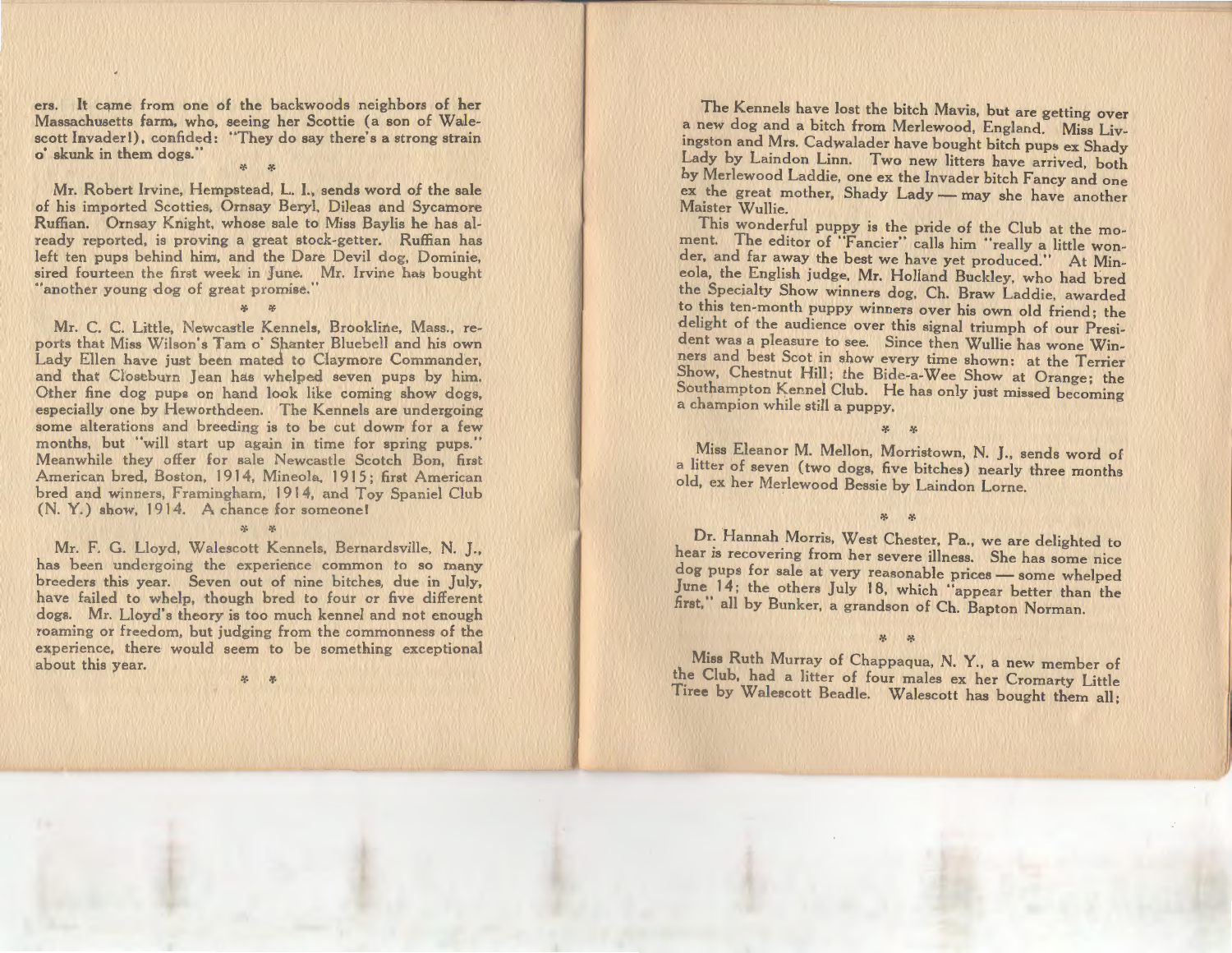and exhibits their big bone and development with pride. Another case of "amateur's luck" like Mrs. Stryker's?  $\cdot$   $\cdot$ 

Miss Ellen Ryerson, Springfield Centre, N. Y., reports the arrival of a very promising litter of three ex her Avondale Aintree, by Claymore Tackler. It is good to see that several of our new members, recently started in the sport, are having luck with their breeding, at a time when so many of the older hands are suffering disappointments.

Mr. Robert Sedgwick, Jr., New York, reports that his bitch, Earlybird Cymbal, who missed last spring in company with so many of our brood matrons, has just visited Mr. Irvine's Sycamore Ruffian. Better luck this time I

*:{.* :{.

:{. :{.

Mr. Clarence Stead of Princeton, N. *].,* the most recent member of the Club, reports two "corking" litters by his Hot Scotch Sensation, one ex Prospect Heights Tammy, owned by Mr. Crawley of Peoria, Ill., and the other ex his own Wellworth Maggie. It is quite impossible, Mr. Stead says, to supply the demand for pups; he has found it necessary to refer purchasers to other breeders. One of the chief objects of this Bulletin is to make members acquainted with the stock that others have for sale, and thus to help us all in disposing of our stock betimes. It is hoped that Club members will get into the habit of consulting it to place orders that they cannot themselves fill, and above all to help the beginners to establish themselves.

Mr. Walter Stern, Earlybird Kennels, Ossining, N. Y. A shadow was cast over the Specialty Show by the news that came to most of us for the first time there that Mrs. Stern had lost her beautiful Bapton Beryl. Mr. Lacy of "The Fancier" voices the opinion of many of us in calling this bitch "the best Scottie of her day, and many think of any day." No Scottie

:{. *:{.* 

lover, who ever saw her at her best, is likely to forget her, and her loss is a loss to the whole Club. She died in whelping eight puppies to Merlewood Laddie, of whom four were saved by a foster mother. Two of them are especially promising.

E. Clonmel Comely has a fine litter of four by E. Troubadour, now four weeks old. E. Scot and E. Jeanie have been bred respectively to E. Jerry and Laindon Lorne. The Kennel offers pups for sale ex their English Champion E. Olivia, E. Estelle and E. Edna. Mr. Stern adds: "I have several grown dogs that I would sell for a nominal sum, and one or two that I might give away to good homes with assurances that the same would never be shown or used for breeding hereafter." Is not this information alone worth the price of the Bulletin?

Mrs. Goss Stryker, Derby, N. Y., has raised a litter ex her Gael Lark by her Ch. Foxhill's Symbol dog, Cromarty Master Macduff. The litter numbered eight and were raised without the aid of a foster mother. At three months I saw them, sturdy, hard, of such magnificent bone that they looked like English puppies. I have, for the use of us all, begged for the Bulletin an account of their rearing:

 $\cdot$   $\cdot$ 

"They were born in a temperature of 80 degrees and kept for six weeks not under 70 degrees. I fed the mother all the nourishing food she could take, largely malted milk. With the little chaps I started in before they had their eyes open to try malted milk, so by the time they were seeing things they were eager for this diet. I tried them constantly and what they did not finish the mother did. After the first few feedings I added cornflakes to the malted milk; they seemed to prefer pudding to drink. Rich cow's milk thickened with twice baked hrend or cornflakes was the next diet. I added one-third lime